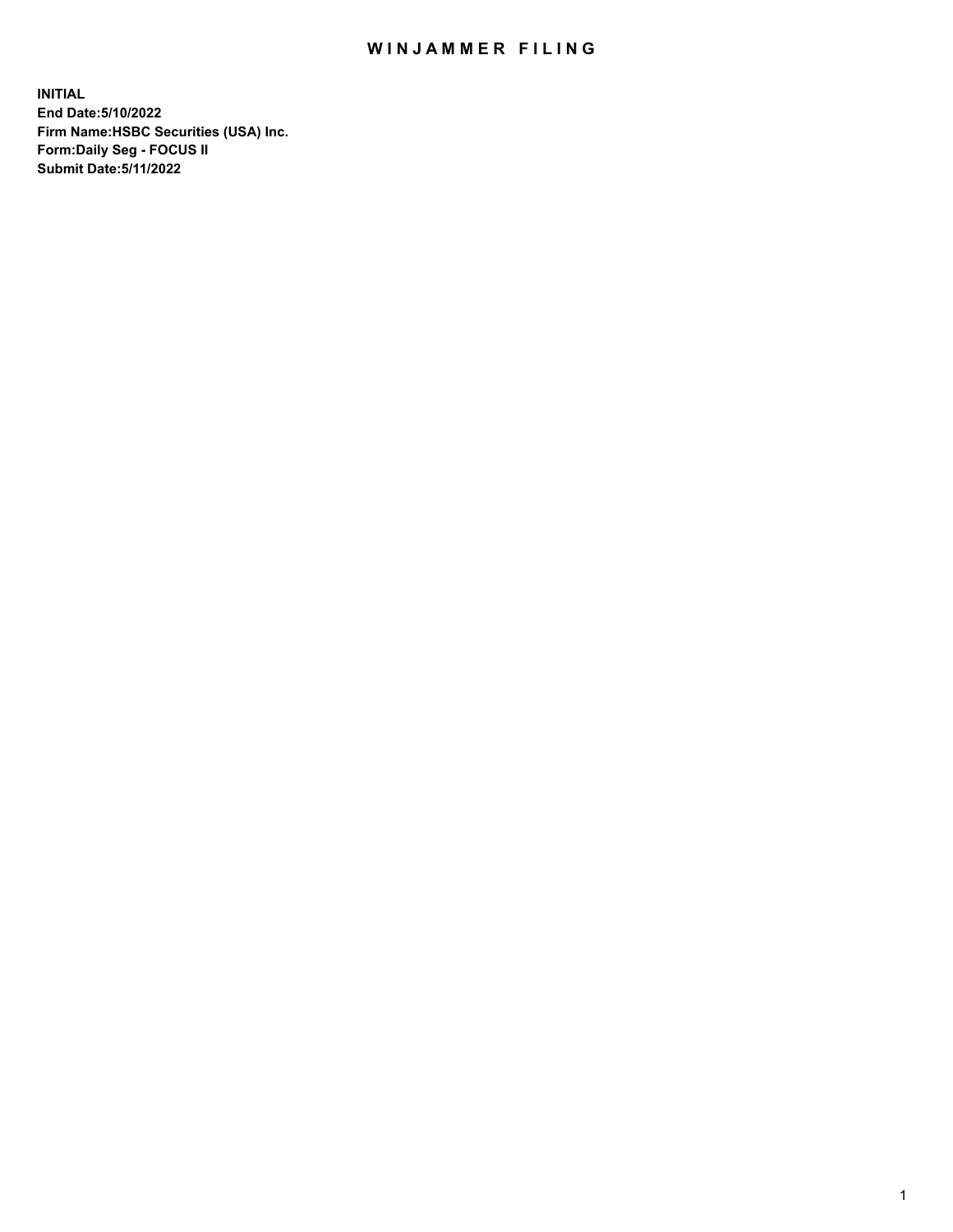**INITIAL End Date:5/10/2022 Firm Name:HSBC Securities (USA) Inc. Form:Daily Seg - FOCUS II Submit Date:5/11/2022 Daily Segregation - Cover Page**

| Name of Company                                                                                                                                                                                                                                                                                                                | <b>HSBC Securities (USA) Inc.</b>                                           |
|--------------------------------------------------------------------------------------------------------------------------------------------------------------------------------------------------------------------------------------------------------------------------------------------------------------------------------|-----------------------------------------------------------------------------|
| <b>Contact Name</b>                                                                                                                                                                                                                                                                                                            | <b>Michael Vacca</b>                                                        |
| <b>Contact Phone Number</b>                                                                                                                                                                                                                                                                                                    | 212-525-7951                                                                |
| <b>Contact Email Address</b>                                                                                                                                                                                                                                                                                                   | michael.vacca@us.hsbc.com                                                   |
| FCM's Customer Segregated Funds Residual Interest Target (choose one):<br>a. Minimum dollar amount: ; or<br>b. Minimum percentage of customer segregated funds required:% ; or<br>c. Dollar amount range between: and; or<br>d. Percentage range of customer segregated funds required between:% and%.                         | 161,000,000<br>$\underline{\mathbf{0}}$<br>0 <sub>0</sub><br>0 <sub>0</sub> |
| FCM's Customer Secured Amount Funds Residual Interest Target (choose one):<br>a. Minimum dollar amount: ; or<br>b. Minimum percentage of customer secured funds required:% ; or<br>c. Dollar amount range between: and; or<br>d. Percentage range of customer secured funds required between: % and %.                         | 15,000,000<br><u>0</u><br>0 <sub>0</sub><br>0 <sub>0</sub>                  |
| FCM's Cleared Swaps Customer Collateral Residual Interest Target (choose one):<br>a. Minimum dollar amount: ; or<br>b. Minimum percentage of cleared swaps customer collateral required:% ; or<br>c. Dollar amount range between: and; or<br>d. Percentage range of cleared swaps customer collateral required between:% and%. | 79,000,000<br><u>0</u><br>00<br>00                                          |

Attach supporting documents CH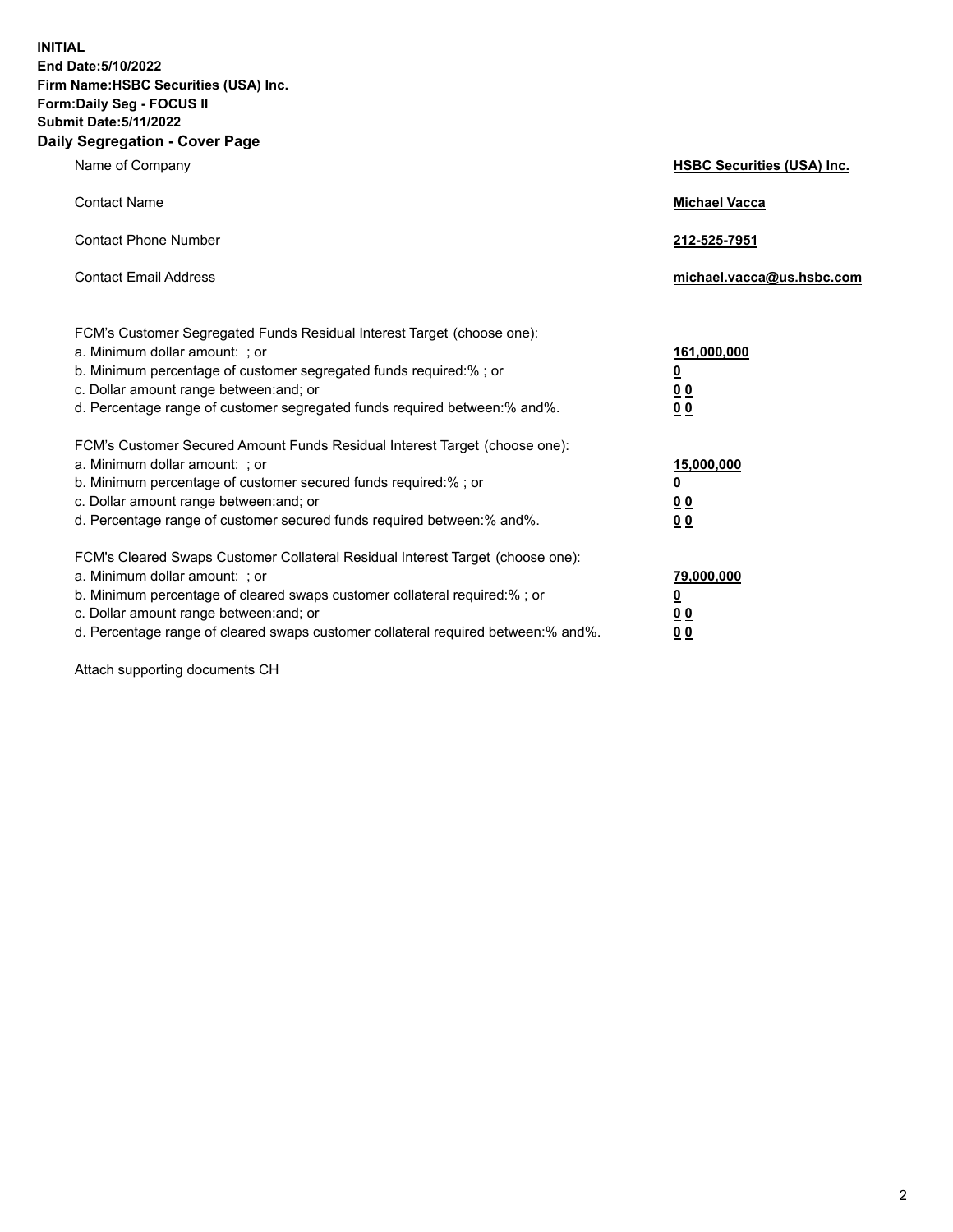**INITIAL End Date:5/10/2022 Firm Name:HSBC Securities (USA) Inc. Form:Daily Seg - FOCUS II Submit Date:5/11/2022 Daily Segregation - Secured Amounts** Foreign Futures and Foreign Options Secured Amounts Amount required to be set aside pursuant to law, rule or regulation of a foreign government or a rule of a self-regulatory organization authorized thereunder 1. Net ledger balance - Foreign Futures and Foreign Option Trading - All Customers A. Cash **150,067,322** [7315] B. Securities (at market) **43,985,971** [7317] 2. Net unrealized profit (loss) in open futures contracts traded on a foreign board of trade **-42,581,239** [7325] 3. Exchange traded options a. Market value of open option contracts purchased on a foreign board of trade **0** [7335] b. Market value of open contracts granted (sold) on a foreign board of trade **0** [7337] 4. Net equity (deficit) (add lines 1. 2. and 3.) **151,472,054** [7345] 5. Account liquidating to a deficit and account with a debit balances - gross amount **8,710,557** [7351] Less: amount offset by customer owned securities **-8,710,407** [7352] **150** [7354] 6. Amount required to be set aside as the secured amount - Net Liquidating Equity Method (add lines 4 and 5) 7. Greater of amount required to be set aside pursuant to foreign jurisdiction (above) or line 6. FUNDS DEPOSITED IN SEPARATE REGULATION 30.7 ACCOUNTS 1. Cash in banks A. Banks located in the United States **5,926,139** [7500] B. Other banks qualified under Regulation 30.7 **0** [7520] **5,926,139** [7530] 2. Securities A. In safekeeping with banks located in the United States **43,985,971** [7540] B. In safekeeping with other banks qualified under Regulation 30.7 **0** [7560] **43,985,971** [7570]

- 3. Equities with registered futures commission merchants
	- A. Cash **0** [7580]
	- B. Securities **0** [7590]
	- C. Unrealized gain (loss) on open futures contracts **0** [7600]
	- D. Value of long option contracts **0** [7610]
	- E. Value of short option contracts **0** [7615] **0** [7620]
- 4. Amounts held by clearing organizations of foreign boards of trade
	- A. Cash **0** [7640]
	- B. Securities **0** [7650]
	- C. Amount due to (from) clearing organization daily variation **0** [7660]
	- D. Value of long option contracts **0** [7670]
	- E. Value of short option contracts **0** [7675] **0** [7680]
- 5. Amounts held by members of foreign boards of trade
	-
	- B. Securities **0** [7710]
	- C. Unrealized gain (loss) on open futures contracts **-42,581,239** [7720]
	- D. Value of long option contracts **0** [7730]
	- E. Value of short option contracts **0** [7735] **130,823,850** [7740]
- 6. Amounts with other depositories designated by a foreign board of trade **0** [7760]
- 7. Segregated funds on hand **0** [7765]
- 8. Total funds in separate section 30.7 accounts **180,735,960** [7770]
- 9. Excess (deficiency) Set Aside for Secured Amount (subtract line 7 Secured Statement Page 1 from Line 8)
- 10. Management Target Amount for Excess funds in separate section 30.7 accounts **15,000,000** [7780]
- 11. Excess (deficiency) funds in separate 30.7 accounts over (under) Management Target **14,263,756** [7785]

**0** [7305]

**151,472,204** [7355]

**151,472,204** [7360]

 A. Cash **173,405,089** [7700] **29,263,756** [7380]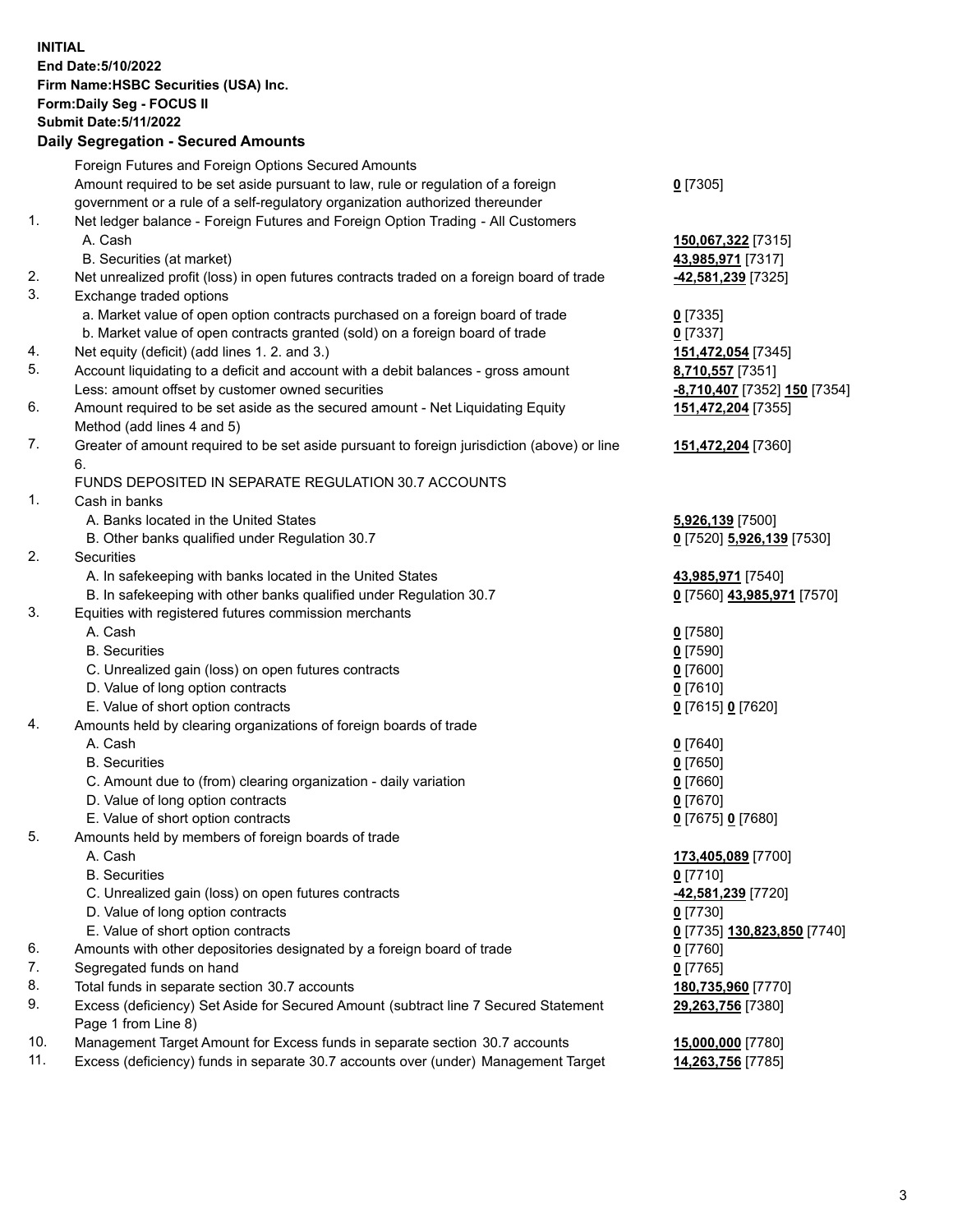**INITIAL End Date:5/10/2022 Firm Name:HSBC Securities (USA) Inc. Form:Daily Seg - FOCUS II Submit Date:5/11/2022 Daily Segregation - Segregation Statement** SEGREGATION REQUIREMENTS(Section 4d(2) of the CEAct) 1. Net ledger balance A. Cash **4,232,241,491** [7010] B. Securities (at market) **1,231,005,744** [7020] 2. Net unrealized profit (loss) in open futures contracts traded on a contract market **-1,942,360,426** [7030] 3. Exchange traded options A. Add market value of open option contracts purchased on a contract market **4,928,242,188** [7032] B. Deduct market value of open option contracts granted (sold) on a contract market **-1,011,898,450** [7033] 4. Net equity (deficit) (add lines 1, 2 and 3) **7,437,230,547** [7040] 5. Accounts liquidating to a deficit and accounts with debit balances - gross amount **30,129,513** [7045] Less: amount offset by customer securities **-30,129,513** [7047] **0** [7050] 6. Amount required to be segregated (add lines 4 and 5) **7,437,230,547** [7060] FUNDS IN SEGREGATED ACCOUNTS 7. Deposited in segregated funds bank accounts A. Cash **6,098,851** [7070] B. Securities representing investments of customers' funds (at market) **0** [7080] C. Securities held for particular customers or option customers in lieu of cash (at market) **374,064,515** [7090] 8. Margins on deposit with derivatives clearing organizations of contract markets A. Cash **2,066,646,892** [7100] B. Securities representing investments of customers' funds (at market) **373,073,894** [7110] C. Securities held for particular customers or option customers in lieu of cash (at market) **799,489,318** [7120] 9. Net settlement from (to) derivatives clearing organizations of contract markets **16,611,676** [7130] 10. Exchange traded options A. Value of open long option contracts **4,928,242,188** [7132] B. Value of open short option contracts **-1,011,898,450** [7133] 11. Net equities with other FCMs A. Net liquidating equity **1,187,971** [7140] B. Securities representing investments of customers' funds (at market) **0** [7160] C. Securities held for particular customers or option customers in lieu of cash (at market) **22,507,813** [7170] 12. Segregated funds on hand **34,944,098** [7150] 13. Total amount in segregation (add lines 7 through 12) **7,610,968,766** [7180] 14. Excess (deficiency) funds in segregation (subtract line 6 from line 13) **173,738,219** [7190] 15. Management Target Amount for Excess funds in segregation **161,000,000** [7194] 16. Excess (deficiency) funds in segregation over (under) Management Target Amount **12,738,219** [7198]

Excess